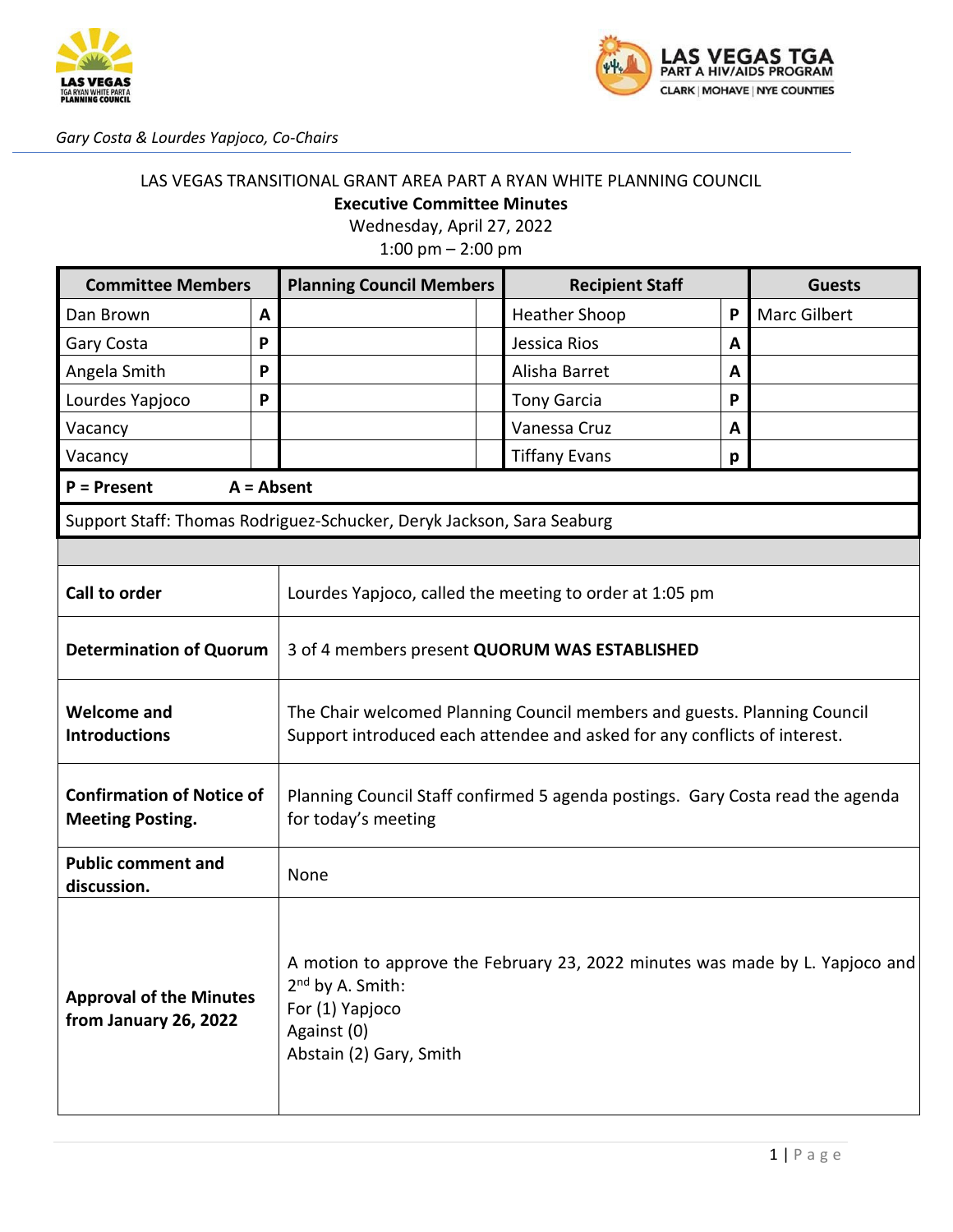

### *Gary Costa & Kenneth Gary, Co-Chairs*



| <b>Business Item</b>                                                                    | <b>Discussion / Motion</b>                                                                                                                                                                                                                                                                                                                                                                                                                                                                                        | <b>Action</b>                                                                                                                                                                                                                         |
|-----------------------------------------------------------------------------------------|-------------------------------------------------------------------------------------------------------------------------------------------------------------------------------------------------------------------------------------------------------------------------------------------------------------------------------------------------------------------------------------------------------------------------------------------------------------------------------------------------------------------|---------------------------------------------------------------------------------------------------------------------------------------------------------------------------------------------------------------------------------------|
| <b>Recipient's Report.</b>                                                              | Heather Shoop from the Recipient's Office gave the<br>report.<br>We reviewed the expenditure report for GY2021 as<br>well as the MAI expenditure report. She also brought<br>to our attention that there will be leftover funds in<br>Outpatient Ambulatory Health Services and Oral<br>Health Services due to other funding sources that were<br>utilized in these service categories. Overall, there were<br>other service categories that were allotted extra funds<br>from other sources due to the pandemic. | Discussion Only. No<br>Action                                                                                                                                                                                                         |
|                                                                                         | She would like to discuss ways to streamline services<br>and we'll discuss this moving forward in May/June.                                                                                                                                                                                                                                                                                                                                                                                                       |                                                                                                                                                                                                                                       |
| <b>Review Planning Council</b><br><b>Support Budget Policy and</b><br><b>Procedures</b> | Staff presented the newly developed Planning Council<br>Support Budget & Policy and Procedure based on a<br>finding during the VSV. We discussed this and<br>formatted the document more appropriately to align<br>with a policy.                                                                                                                                                                                                                                                                                 |                                                                                                                                                                                                                                       |
| <b>Review Updated By-Laws</b><br>based on Technical<br><b>Assistance Feedback</b>       | Due to the approval of the above Planning Council<br>Support Budget & Policy and Procedure, we are<br>required to update the current Planning Council By-<br>Laws to reflect the above policy.                                                                                                                                                                                                                                                                                                                    | L. Yapjoco made a<br>motion to accept<br><b>Planning Council</b><br>Support Budget &<br>Policy and Procedure<br>with formatting<br>changes and A. Smith<br>seconded.<br>For (1) Yapjoco,<br>Gary, Smith<br>Against (0)<br>Abstain (0) |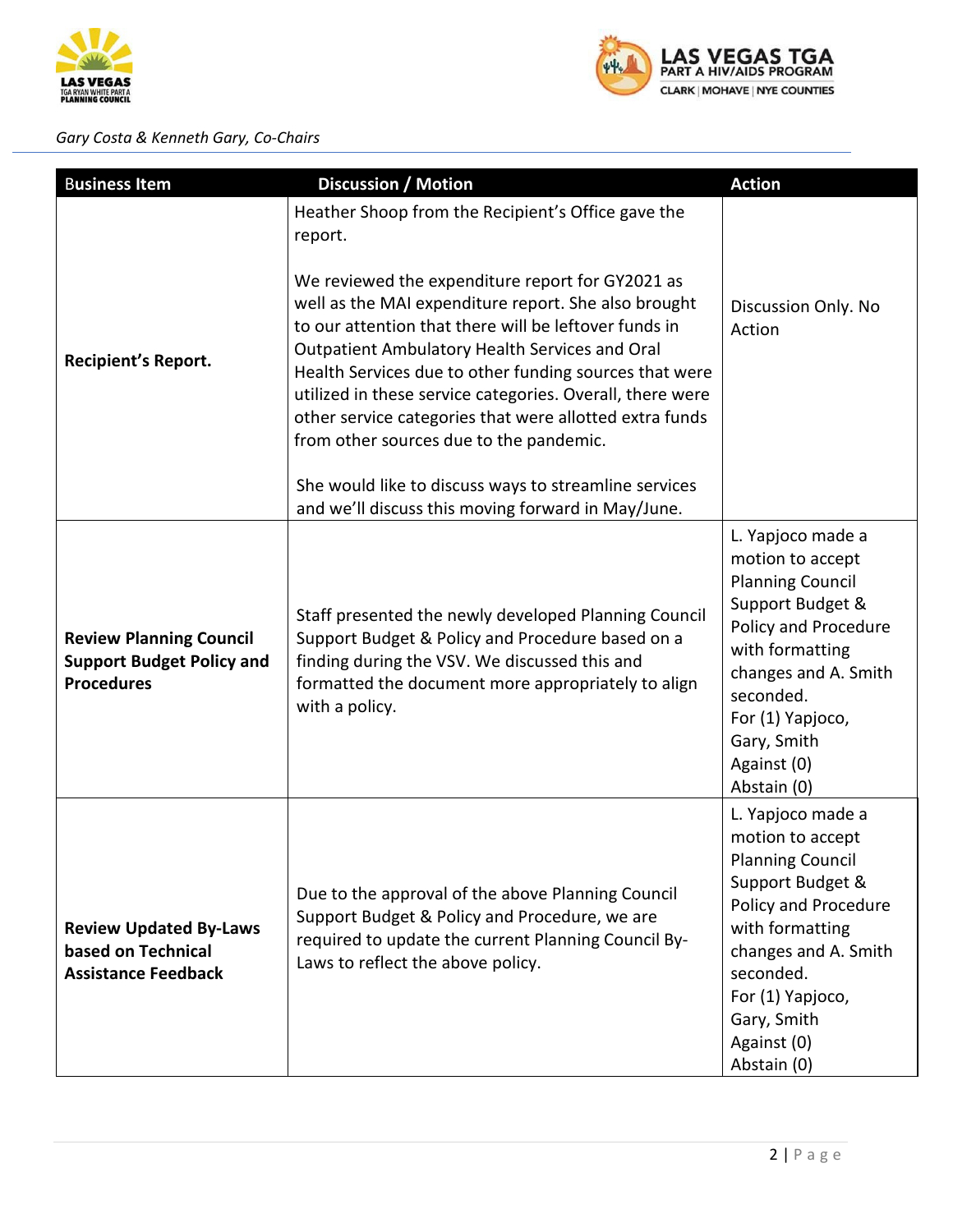



#### *Gary Costa & Kenneth Gary, Co-Chairs*

| <b>Review Program Letter Part</b><br><b>A Community Input</b>                                   | Staff shared the Program Letter Part A Community<br>Input received from HRSA and explained this to all<br>attendees.                                                                                                                                                                                                | Discussion Only. No<br>Action |
|-------------------------------------------------------------------------------------------------|---------------------------------------------------------------------------------------------------------------------------------------------------------------------------------------------------------------------------------------------------------------------------------------------------------------------|-------------------------------|
| <b>Discuss Returning to 'In</b><br>Person' meetings                                             | Staff discussed the meeting space that can be used for<br>in person meetings and if approved, we will meet in a<br>hybrid format which will allow members to attend<br>either in person or via Zoom.                                                                                                                |                               |
| <b>SPA Co-Chair Elections</b><br><b>Discussion</b>                                              | Staff shared that we have had several nominations for<br>the open positions of co-chairs for the SPA Committee<br>and that we will discuss this further in the upcoming<br>SPA meeting.                                                                                                                             | Discussion Only. No<br>Action |
| Design the Assessment of<br>the Efficiency of the<br><b>Administrative Mechanism</b><br>(AEAM). | Staff shared last years AEAM process and questions.<br>We will review this again next month.                                                                                                                                                                                                                        | Discussion Only. No<br>Action |
| <b>Discuss Planning Council</b><br><b>Feedback Initiative</b>                                   | Staff shared the possibility of implementing a Planning<br>Council meeting survey. It was explained that this is<br>used to anonymously hear from all attendees about<br>their feelings during different sections of the meeting.<br>Heather shared that this could be used as a part of the<br>monitoring process. | Discussion Only. No<br>Action |
| <b>Compile Unresolved Issues</b><br>in the Parking Lot.                                         | Transportation Issues: Heather is going to create focus<br>groups to address the issues with this. Heather will<br>address this with their upcoming procurement process<br>and this will focus on bus passes.                                                                                                       | Discussion Only. No<br>Action |
| <b>Announcements by</b><br>Members.                                                             | Discussion Only. No<br>None<br>Action                                                                                                                                                                                                                                                                               |                               |
| <b>Public comment and</b><br>discussion.                                                        | None                                                                                                                                                                                                                                                                                                                | Discussion Only. No<br>Action |
| Adjournment                                                                                     | $1:58$ pm                                                                                                                                                                                                                                                                                                           |                               |

2, 2022 15:44 PDT) <u>apjoco</u>

Jun 2, 2022

 $\frac{1}{2}$ , 2022 15:55 PDT) Jun 2, 2022